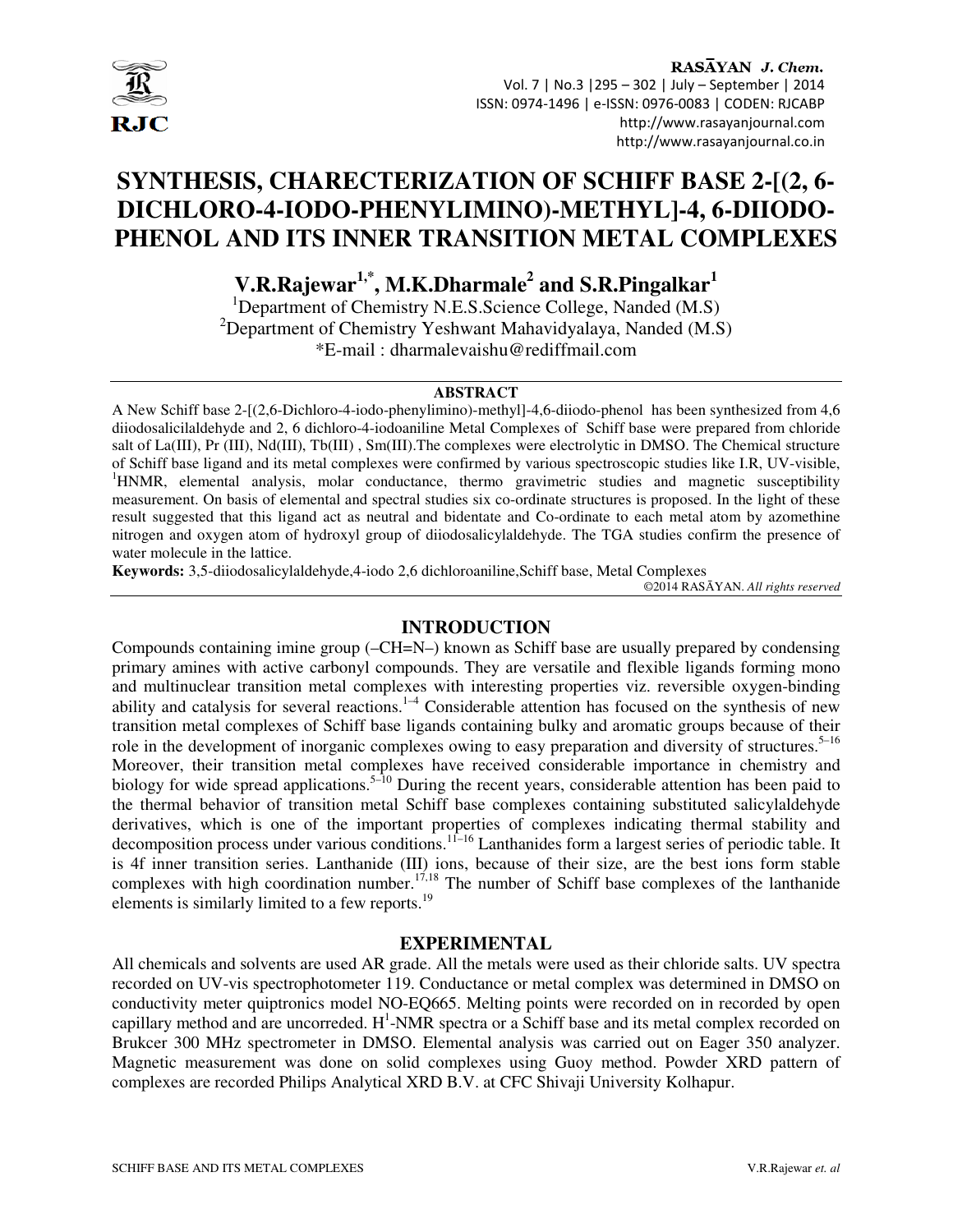**General procedure for iodination of 3,5 diiodosalicylaldehyde by iodine and iodic acid**  To a mixture of Salicylaldehyde(0.05 mol) and iodine (0.04 mol) dissolved in ethanol (30 mL), iodic acid (0.02 mol) dissolved in water (2 mL) was added while stirring for 10 min. The reaction mixture was then stirred for 1.5 h at 35-40  $^{\circ}$ C. The solid product separates out on dilution with water (15-20mL). It was filtered, washed with saturated sodium thiosulphate solution to remove the excess of iodine, washed with cold water and crystallized from ethyl alcohol.



Scheme-1: Synthesis of 2,6 dichloro-4-iodoaniline

To a mixture of 2,6 dichloroaniline (0.05 mol) and iodine (0.02 mol) dissolved in ethanol (30 mL), iodic acid (0.01 mol) dissolved in water (2 mL) was added while stirring for 10 min. The reaction mixture was then stirred for 1.5 h at 35-40  $^{\circ}$ C. The solid product separates out on dilution with water (15-20mL). It was filtered, washed with saturated sodium thiosulphate solution to remove the excess of iodine, washed with cold water and crystallized from ethyl alcohol.



Scheme-2: Prepration of Ligand

The Ligand under investigation were performed by condensation of 0.01 M of 3,5-diiodosalicylaldehyde and 0.01 M of 2, 6 dichloro-4-iodoaniline in ethanol and reflux for 5-6 hr. under water condenser. Keep the reaction for overnight, yellow orange colored crystals ,washed it and dry in oven. The formation of Schiff base was monitored by TLC and its purity was checked by melting Point determination and elemental analysis.



Scheme-3: Prepration of Metal complexes

A genral method was used for the synthesis of metal complexes .These metal complexes were prepared by mixing warm ethanolic solution 0.05 mmol of metal salt La(III), Pr (III), Nd(III), Tb(III) , Sm(III) and warm ethanolic solution of ligand (1.0mmol) .The mixture were heated under reflux with continuous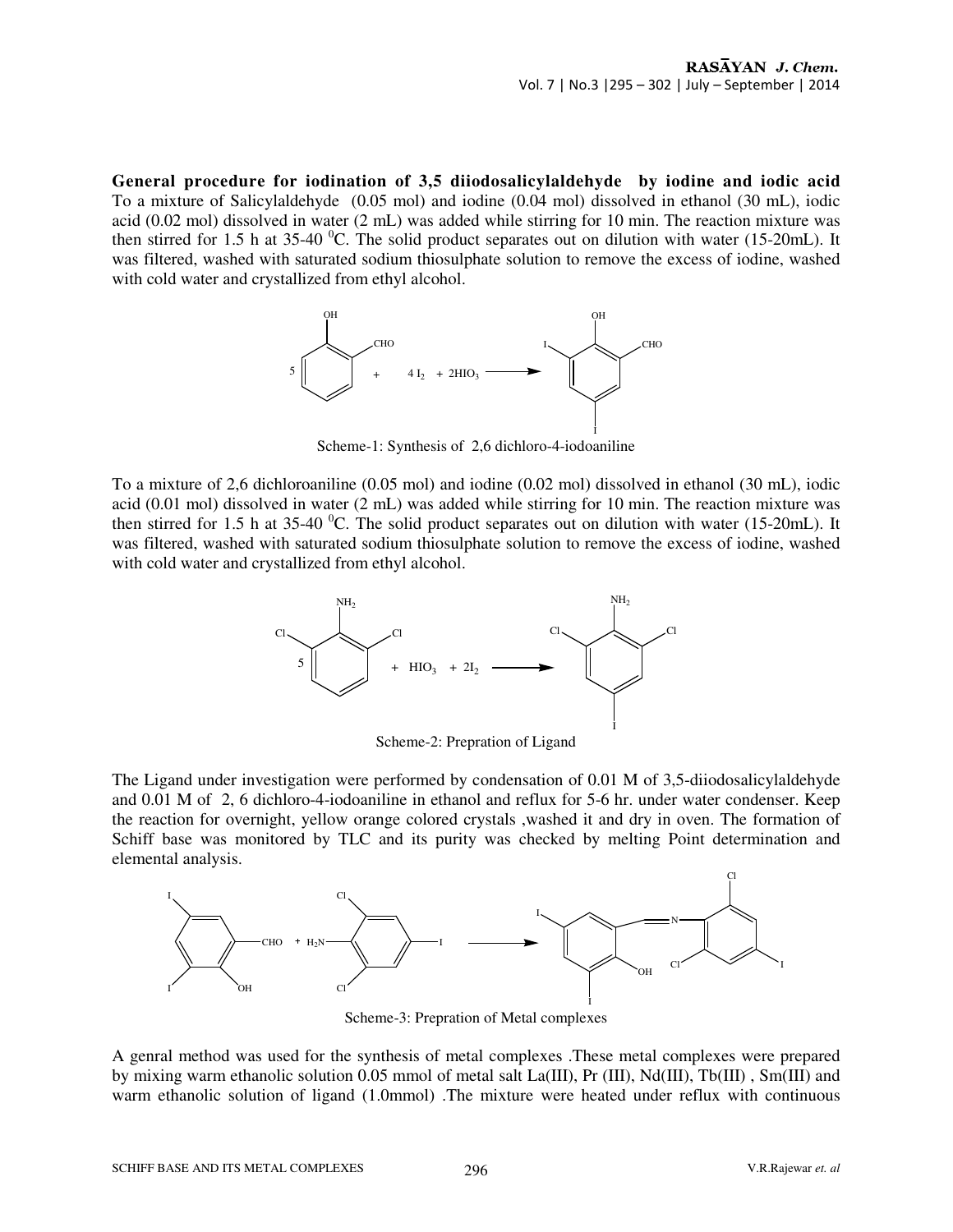shaking for 4-5 hr. after heating add 1:1 alcholic ammonia till the pH 6.8-7.0 during which complex separate out ,filtered washed and dried in oven.

# **RESULTS AND DISCUSSION**

# **I.R Spectra**

The I.R Spectra provide valuable information regarding the nature of a functional group attached to metal atom. The important I.R frequencies exhibited by the Schiff base ligand and their corresponding ligand complex are tabulated in Table-1. The ligand shows broad band at  $3446 \text{ cm}^{-1}$  due to phenolic hydroxyl group on free ligand which show shift in frequency in complex indicating co-ordination through metal atom .The Band in range 1616 cm-1 indicating the participation of azomethin group in complex formation .This Shift is also due to reduction of double bond character of C=N .The Schiff base ligand show a medium intensity band at 1282 cm<sup>-1</sup> and 1348 cm<sup>-1</sup> due to phenolic  $\gamma$  (C-O) is shifted to lower region indicating co-ordination through phenolic oxygen and oxygen  $\gamma(C-O)$  ligand are further evidenced by appearance in complex of non ligand band around  $505 \text{ cm}^{-1}$  and  $449 \text{ cm}^{-1}$  are due to M-O and M-N band respectively.

#### **Electronic Spectra**

The electronic spectra of Schiff base ligand and their complexes have been measured in DSMO solution between 200-800nm at room temperature. The spectral data of ligands and its complexes are tabulated in table 1.2 In the spectra of Schiff base ligand the absorption band observed at 272 nm were assigned to a benzene  $\pi$ - $\pi$ <sup>\*</sup> transition and the band at 348 nm were assigned due to n- $\pi$ <sup>\*</sup> transition associated with azomethine chromophore –(-C=N).The new bands observed near 426-427 nm can assigned to L-M charge transfer band . Colored complexes with metal ion that have a series of overlapping absorption band in the UV part of the spectrum as well as in visible part.

#### **NMR Spectra**

Room temperature <sup>1</sup>HNMR spectrum of ligand in benzene is presented. The ligand shows two singlet in region 13.28 which are assigned to –OH proton and peak at 7.91 has been assigned to –CH=N (imine Proton) .Spectrum of ligand shows other peak at 6.94,7.15,7.23 for aromatic protons. The signal at 7.91 observed in ligand of azomethine proton which is shifted downfield in spectra of corresponding Nd(III) complex to 12.4.-OH proton singlet at 13.28 is shifted to 15.36 in Nd complex.

#### **Thermo gravimetric Analysis**

Thermo gravimetric analysis (TGA and DSC) of metal complexes are used to- (i) get information about the thermal stability of new complexes, (ii) decide whether the water molecules are inside or outside the inner co-ordination sphere of the central metal ion and (iii) suggest a general scheme for thermal decomposition of chelates.

In the present investigation, heating rates were suitably controlled at  $10^{\circ}$ C min<sup>-1</sup> under nitrogen atmosphere and the weight loss was measured from the ambient temperature upto 1000°C. The TGA data are presented in Table-5.

The TGA curve of the Pr(III) complexes Figure-1 showed a rapid first step decomposition around 110°C with 6.80 % mass loss (calculated 6.81%) indicating the loss of three lattice chloride molecules. The complex  $[Pr(L)_2 2H_2 O]Cl_3$  shows a weight loss of 11.68% at a temperature range 225 °C which corresponds to the removal of two coordinate water molecule & four chlorine. A weight loss of 48.84% is observed in the temperature range 225 - 450°C which suggests the elimination of four iodine molecules, from 450-800°C loss of 24.82 % organic moiety In the Pr complex the amount of residue is 10.63 %.

The TGA curve of the Tb(III) complexes Figure-2 showed a rapid first step decomposition around 160<sup>o</sup>C with 3.64 % mass loss (calculated 3.85%) indicating the loss of two coordinated water molecules. The complex  $[Tb(L)<sub>1</sub>2H<sub>2</sub>O2Cl]Cl$  shows a weight loss of 10.65% at a temperature range 270°C which corresponds to the removal of two chlorine molecule & one lattice chloride molecules . A weight loss of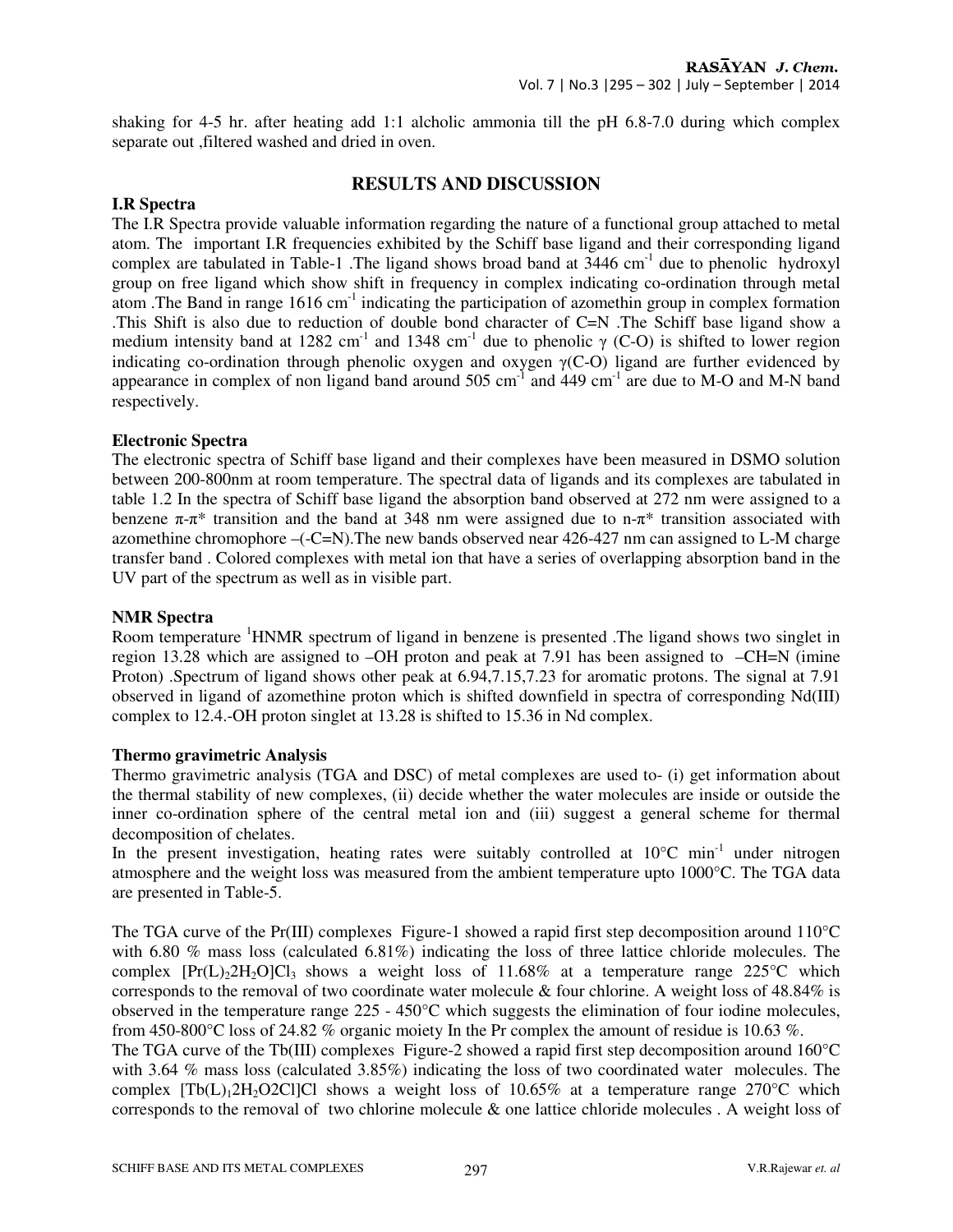$40.04\%$  is observed in the temperature range 270 - 450°C which suggests the elimination of three iodide molecules. From 450-800°C which suggest elimination of two chloride molecules & Organic moiety In the Tb complex the amount of residue is 20.18 %.

The TGA curve of the Nd(III) complexes Figure-3 showed a rapid first step decomposition around 180°C with 2.37 % mass loss (calculated 2.34%) indicating the loss of two coordinated water molecules. The complex  $[Nd(L)<sub>2</sub>2H<sub>2</sub>O]Cl<sub>3</sub>$  shows a weight loss of 6.74% at a temperature range 250°C which corresponds to the removal of three lattice chlorine molecule . A weight loss of 48.99% is observed in the temperature range 250-350°C which suggests the elimination of ic four iodine molecule. A weight loss of 8.94%from350-400 which suggest elimination of four chloride molecule. From 400-725 °C loss of 24.54 % organic moiety. In the Nd complex the amount of residue is 11.21 %.

| Table-1 : I.R Spectra      |         |       |       |       |                  |  |
|----------------------------|---------|-------|-------|-------|------------------|--|
| Compound                   | $-CH=N$ | $C-O$ | $M-O$ | $M-N$ | $O-H$ stre $H2O$ |  |
| $C_{13}NOH_{16}Cl_2I_3(L)$ | 1616    | 1282  | ----  | ----  |                  |  |
| $[La(L)22H2O]Cl3$          | 1633    | 1209  | 505   | 449   | 3000-3600        |  |
| $[Pr(L)22H2O]Cl3$          | 1635    | 1209  | 507   | 445   | 3000-3600        |  |
| $[Nd(L)22H2O]Cl3$          | 1629    | 1209  | 507   | 437   | 3000-3600        |  |
| $[Tb(L)12H2O2Cl]Cl$        | 1629    | 1211  | 511   | 418   | 3000-3600        |  |
| $[Sm(L)12H2O2Cl]Cl$        | 1631    | 1209  | 507   | 424   | 3000-3600        |  |

| Table-2: Electronic Spectral Data |                          |                        |       |     |  |
|-----------------------------------|--------------------------|------------------------|-------|-----|--|
|                                   | Electronic Spectral Data | <b>Molar Conductor</b> |       |     |  |
| Compound                          | $\Pi$ - $\Pi^*$          | $n - \prod^*$          | $L-M$ |     |  |
| $C_{13}NOH_{16}Cl_2I_3(L)$        | 272                      | 348                    |       |     |  |
| $[La(L)22H2O]Cl3$                 | 258                      |                        | 426   | 117 |  |
| $[Pr(L)22H2O]Cl3$                 | 258                      |                        | 426   | 114 |  |
| $[Nd(L)22H2O]Cl3$                 | 257                      | 324                    | 427   | 120 |  |
| $[Tb(L)12H2O2Cl]Cl$               | 258                      | 317                    | 426   | 66  |  |
| $[Sm(L)12H2O2Cl]Cl$               | 258                      | 319                    | 427   | 69  |  |

Table-2 : Electronic Spectral Data

Table-3 : Analysis Data of Schiff base Ligand And Its Complexes

| Compound                   | Molecular Formula             | Molecular<br>Weight | Color               | Yield  | M.P               |
|----------------------------|-------------------------------|---------------------|---------------------|--------|-------------------|
| $C_{13}NOH_{16}Cl_2I_3(L)$ | $C_{13}NOH_{16}Cl_2I_3$       | 643                 | Orange              | 70%    | 220 °C            |
| $[La(L)22H2O]Cl3$          | $C_{26}H_{16}Cl_7I_6LaN_2O_4$ | 1568.92             | <b>Faint Yellow</b> | 65 %   | $>300\,^0C$       |
| $[Pr(L)22H2O]Cl3$          | $C_{26}H_{16}Cl_7I_6PrN_2O_4$ | 1569.4              | Dull Yellow         | $60\%$ | $>300\,^{\circ}C$ |
| $[Nd(L)22H2O]Cl3$          | $C_{26}H_{16}Cl_7I_6N_2NdO_4$ | 1574.25             | Grey                | 50 %   | $>300^{\circ}C$   |
| $[Tb(L)12H2O2Cl]Cl$        | $C_{13}H_{10}Cl_5I_3NO_3Tb$   | 945.13              | Off white           | 55 $%$ | $>300\,^0C$       |
| $[Sm(L)12H2O2Cl]Cl$        | $C_{13}H_{10}Cl_5I_3NO_3Sm$   | 936.56              | Cream               | 55 %   | $>300\,^0C$       |

Table-4 : Elemental Analysis of Ligand and Complexes

| Complex | Elemental Analysis , Found (calculated) % |        |         |         |         |        |        |
|---------|-------------------------------------------|--------|---------|---------|---------|--------|--------|
|         | $\%$ C                                    | $\%$ H | $\%$ Cl | $\%$ I  | $\%$ M  | $\%$ N | $\%$ O |
| Ligand  | 21.27                                     | 1.10   | 9.66    | 51.87   | 9.83    | 1.91   | 4.36   |
|         | (21.25)                                   | (1.12) | (9.63)  | (51.90) | (9.81)  | (1.94) | (4.35) |
| La      | 19.90                                     | 1.03   | 15.82   | 48.53   | 8.85    | 1.79   | 4.08   |
|         | 19.92)                                    | (1.01) | (15.84) | (48.51) | (8.82)  | (1.82) | (4.09) |
| Nd      | 19.84                                     | 1.02   | 15.76   | 48.37   | 9.60    | 1.78   | 4.07   |
|         | (19.86)                                   | (1.00) | (15.74) | (48.39) | (9.58)  | (1.80) | (4.06) |
| Pr      | 19.88                                     | 1.09   | 15.83   | 48.55   | 9.09    | 1.78   | 4.07   |
|         | (19.86)                                   | (1.11) | (15.85) | (48.53) | (9.10)  | (1.76) | (4.08) |
| Tb      | 16.52                                     | 1.07   | 18.76   | 40.28   | 16.82   | 1.48   | 5.08   |
|         | (16.50)                                   | (1.09) | (18.78) | (40.26) | (16.80) | (1.46) | (5.09) |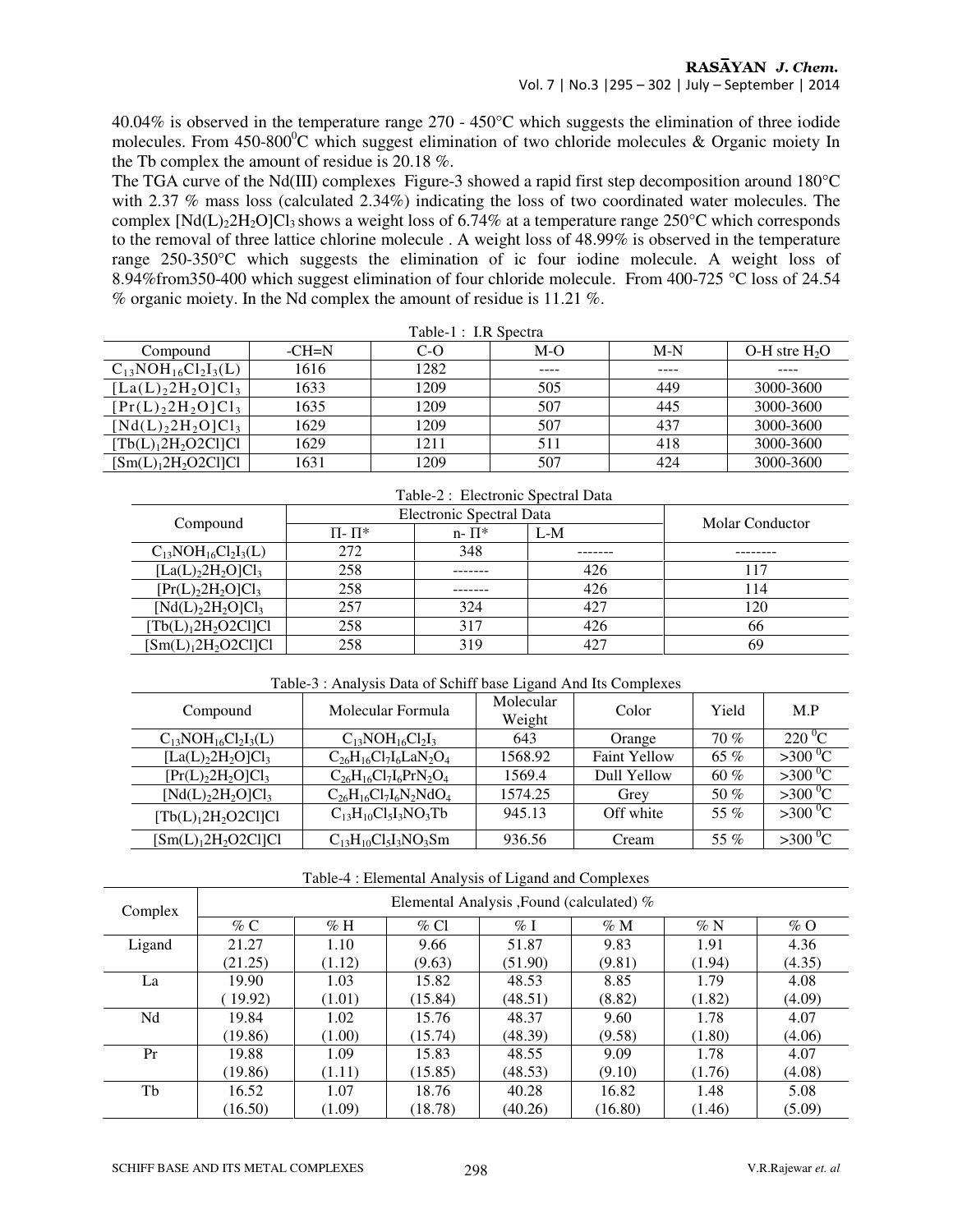RASĀYAN J. Chem.

Vol. 7 | No.3 |295 – 302 | July – September | 2014

| Sm | $\sim$<br>16.67                              | l.08   | 18.93 | 40.65   | 16.05 | $\sim$<br>1.50 | J.IZ |
|----|----------------------------------------------|--------|-------|---------|-------|----------------|------|
|    | $\sim$ $\sim$ $\sim$ $\sim$ $\sim$<br>16.65) | (1.10) | 18.91 | (40.67) | 16.07 | $\sim$<br>1.34 | .    |

| Complex                     | Decomposition   | Lost fragment                                | Weight loss % |          |
|-----------------------------|-----------------|----------------------------------------------|---------------|----------|
|                             | $Temp^{\circ}C$ |                                              | Experime      | Theoreti |
|                             |                 |                                              | ntal          | cal      |
|                             | 110             | three lattice chloride molecules             | 6.80          | 6.81     |
|                             | 110-225         | two coordinate water molecule & four         | 11.68         | 11.48    |
|                             |                 | chlorine                                     |               |          |
| $[Pr(L)22H2O]Cl3$           | 225-450         | Four iodine                                  | 48.84         | 49.19    |
|                             | 450-800         | Organic moiety                               | 24.82         | 24.78    |
|                             | 800-1000        | Metal oxide                                  | 10.63         | 10.67    |
|                             | 160             | two coordinated Water molecules              | 3.64          | 3.85     |
|                             | 160-270         | two chlorine molecule & one lattice chloride | 10.65         | 11.39    |
|                             |                 | molecules                                    |               |          |
| $[Tb(L)12H2O2Cl]Cl$         | 270-450         | three iodide molecules                       | 40.04         | 40.77    |
|                             | 450-800         | two chloride molecules & Organic moiety      | 28.34         | 28.53    |
|                             | 800-1000        | Metal oxide                                  | 20.18         | 19.57    |
|                             | 180             | coordinated two water molecules              | 2.37          | 2.34     |
|                             | 180-250         | three lattice chlorine                       | 6.74          | 6.80     |
|                             | 250-350         | four iodine                                  | 48.99         | 49.01    |
| [Nd(L),2H,O]Cl <sub>3</sub> | 350-400         | four chlorine                                | 8.94          | 9.01     |
|                             | 400-725         | Organic moiety                               | 24.54         | 24.73    |
|                             | 725-1000        | Metal oxide                                  | 11.21         | 10.80    |
|                             |                 |                                              |               |          |

#### Table-5 : Thermal Analysis data for metal complexes



Fig.-1:  $[Nd(L)_2 2H_2 O]Cl_3$  Fig.-2:  $[Pr(L)_2 2H_2 O]Cl_3$ 





SCHIFF BASE AND ITS METAL COMPLEXES 299 V.R.Rajewar *et. al*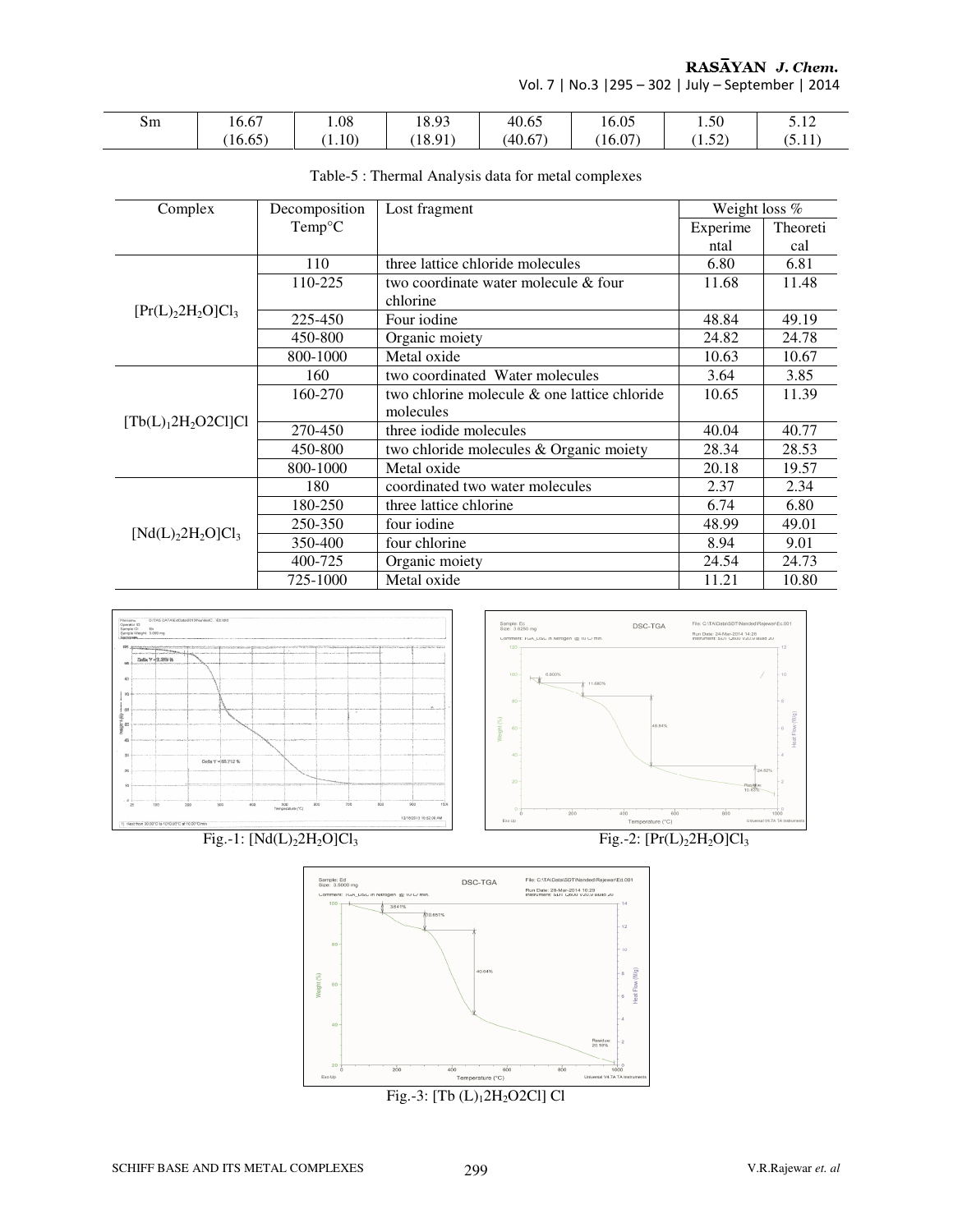## **X-ray diffraction study**

The X-ray diffractgram of a representative metal complex of Nd (III) was scanned in the range  $5{\text -}100^{\circ}$  at wavelength 1.54 Å (Figure-4, Table-6). The diffractogram and associated data depict 2θ values for each peak, relative intensity and inter planar spacing (d-values). The diffractogram of Nd (III) complex showed ten reflections with maxima at 2θ (21.03885) corresponding to d value 2.14551Å. The X-ray diffraction pattern of the complex with respect to major peaks having relative intensity greater than 10% have been indexed by using computer programme  $^{20}$ . The above indexing method also yields Miller indices (h, k, l), unit cell parameters and volume. The unit cell of Nd (III) complex yielded values of lattice constants, a= 15.04501 A<sup>0</sup> b=12.43458A<sup>0</sup> c= 5.22645 A<sup>0</sup> and unit cell volume, V = 165.39 (Å)<sup>3</sup>. In concurrence with these cell parameters of Nd (III) complex, the condition such as  $a \neq b \neq c$  and  $\alpha = \beta = \gamma = 90^{\circ}$  required for the compounds to be Orthorhombic were tested and found to be satisfactory. The above values indicate that the metal complex has orthorhombic crystal system.



Fig.-4:  $[Nd(L)<sub>2</sub>2H<sub>2</sub>O]Cl<sub>3</sub>$ Crystal system: Lattice Type: Orthorhombic Lattice Parameter: a=  $15.04501$  b=  $12.43458$  c=  $5.22645$  A<sup>0</sup> Lattice Parameter: Alpha= 90.000 Beta=90.000 Gama=90.000

|                                        |                 | Table-6         |         |           |
|----------------------------------------|-----------------|-----------------|---------|-----------|
| $\overline{1}$<br>k<br>h               | $2\theta$ (cal) | $2\theta$ (Obs) | d(cal)  | $d$ (obs) |
| 2<br>$\Omega$<br>0                     | 5.87601         | 5.84714         | 7.52421 | 7.55903   |
| 2<br>1<br>0                            | 6.87286         | 6.89494         | 6.43705 | 6.41496   |
| 2<br>1<br>0                            | 7.70534         | 7.69414         | 5.74513 | 5.75218   |
| $\Omega$<br>0<br>1                     | 8.48063         | 8.49618         | 5.22325 | 5.21272   |
| 3<br>1<br>$\theta$                     | 9.53171         | 9.52786         | 4.65175 | 4.65278   |
| 3<br>2<br>0                            | 11.38082        | 11.38263        | 3.90362 | 3.90243   |
| 1<br>4<br>0                            | 12.35230        | 12.34982        | 3.60084 | 3.60106   |
| $\theta$<br>$\overline{4}$<br>$\Omega$ | 14.35005        | 14.35279        | 3.10798 | 3.10704   |
| 3<br>$\Omega$<br>4                     | 16.05403        | 16.05632        | 2.78545 | 2.78478   |
| 3<br>4<br>$\Omega$                     | 16.95159        | 16.92578        | 2.64196 | 2.64561   |
| 4<br>0<br>4                            | 18.75259        | 18.76922        | 2.39609 | 2.39383   |
| 3<br>$\mathfrak{D}$<br>1               | 19.77063        | 19.75951        | 2.27727 | 2.27831   |
| 3<br>6<br>0                            | 21.03877        | 21.03885        | 2.14568 | 2.14551   |

The X-ray diffractgram of a representative metal complex of Pr  $(III)$  was scanned in the range 5-100 $^{\circ}$  at wavelength 1.54 Å (Figure-5, Table- 7). The diffract gram and associated data depict 2θ values for each peak, relative intensity and inter planar spacing (d-values). The diffractogram of Pr (III) complex showed ten reflections with maxima at 2θ (38.33803) corresponding to d value 1.24175Å. The X-ray diffraction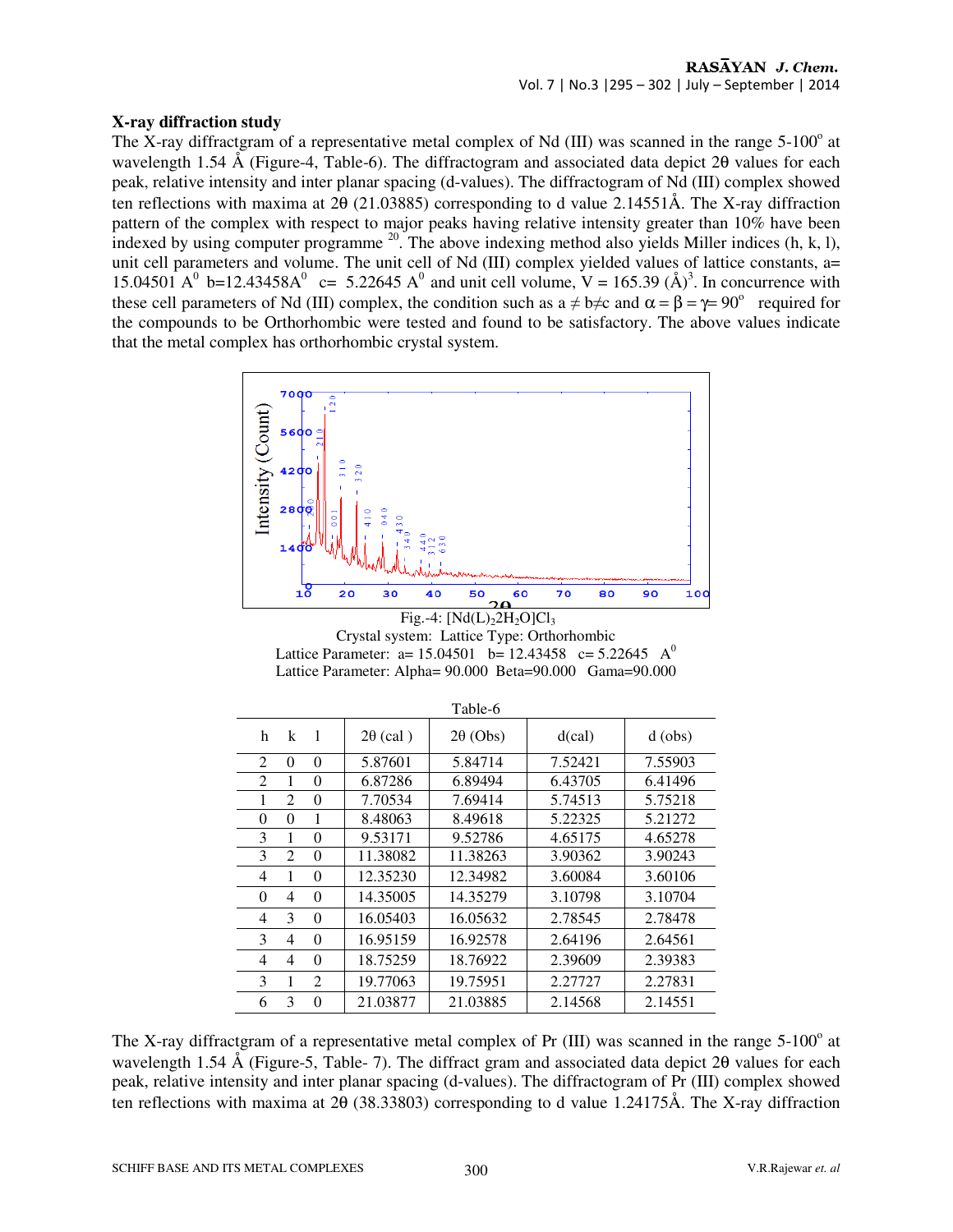pattern of the complex with respect to major peaks having relative intensity greater than 10% have been indexed by using computer programme<sup>20</sup>. The above indexing method also yields Miller indices (hkl), unit cell parameters and volume. The unit cell of Pr (III) complex yielded values of lattice constants, a= 16.28383A<sup>0</sup> b= 8.60044A<sup>0</sup> c= 3.80777 A<sup>0</sup> and unit cell volume, V = 165.39 (Å)<sup>3</sup>. In concurrence with these cell parameters of Pr (III) complex, the condition such as  $a \neq b \neq c$  and  $\alpha = \beta = \gamma = 90^{\circ}$  required for the compounds to be Orthorhombic were tested and found to be satisfactory. The above values indicate that the metal complex has orthorhombic crystal system.



Crystal system: Lattice Type: Orthorhombic Lattice Parameter: a= 16.28383 b= 8.60044 c= 3.80777 A<sup>0</sup> Lattice Parameter: Alpha= 90.000 Beta= 90.000 Gama= 90.000

|                              |                 | $1 \text{a}$ U $1 \text{c}$ |         |           |
|------------------------------|-----------------|-----------------------------|---------|-----------|
| $h \ k$ 1                    | $2\theta$ (cal) | $2\theta$ (Obs)             | d(cal)  | $d$ (obs) |
| 3<br>$\Omega$<br>0           | 8.15849         | 8.15317                     | 5.42801 | 5.42999   |
| 2<br>$\Omega$                | 12.90672        | 12.90669                    | 3.44862 | 3.44801   |
| 4<br>$\Omega$                | 16.08281        | 16.07570                    | 2.78060 | 2.78140   |
| 3                            | 19.85899        | 19.87852                    | 2.26754 | 2.26515   |
| $\mathfrak{D}$<br>4          | 24.97604        | 24.94894                    | 1.82432 | 1.82601   |
| 5<br>$\Omega$                | 26.76890        | 26.77113                    | 1.71028 | 1.71001   |
| 9                            | 28.67291        | 28.67254                    | 1.60543 | 1.60533   |
| 2<br>8                       | 34.14215        | 34.13909                    | 1.37248 | 1.37250   |
| $\overline{\mathbf{5}}$<br>8 | 38.33778        | 38.33803                    | 1.24182 | 1.24175   |









Fig.-6: Based on above result probable structure have been proposed.